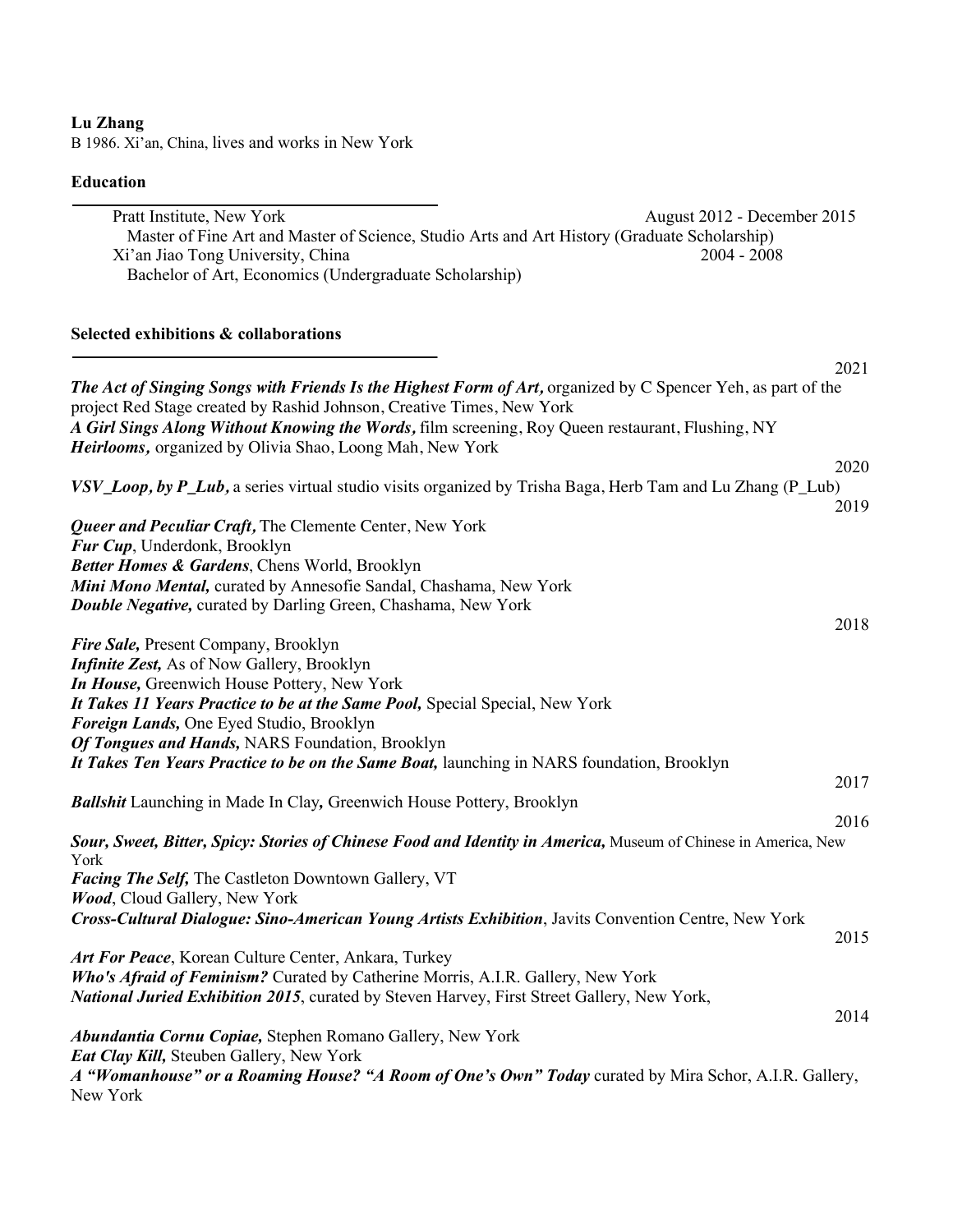*All the Lost Souls*, Stephen Romano Gallery, New York. *The Birth from Tragedy*, Pratt Institute, New York

*Generations ix: the red/pink*, A.I.R. Gallery, New York *Possibilities* Xi'an Academy of Fine Art, China *Color: Photography Now* Black box Gallery, New York *N0*, Ouchi Gallery, New York *Silhouette* The Elizabeth Foundation for the Arts curated by Bill Carroll, New York

**Wildman Clab (**Founded by Lu Zhang in 2017**) Performance & Poetry reading** 

2013

*Ben Shu (*本**术***): Transcultural Healing Through the Elements,* a performance in collaboration with Jess T. Chiang, Banyi Huang, Wen-You Cai, Donna M. Mah, and Lu Zhang, Special Special *Carousel*, a photographic performance by Wen-You Cai in collaboration with Lu Zhang conducted entirely on Zoom, Special Special

2019

*Tie Me Up! Cam Show*, series of live stream performances host by Mia Kerin, Kristen Lee and Taj, Special Special *The Human Abstract: An Excise of Looking at Ceramics*, Jenny Hata Blumenfield and Lu Zhang, Special Special *The Moon Represents My Heart Concert Series presents Karaoke Night:Sweetest Meats*, host by Trisha Baga and Wildman Clab, Museum of Chinese, New York

*Fishing in NYC,* Yixin Tong a workshop in release *NYC Fishing Journal* with Going Press, Special Speical, New York

*efforts in reading Kaspar by Peter Handke***,** Tim Simonds, Lu Zhang, Aaron Lehman**,** Special Speical, New York *I <3 U ALWAYS FOREVER,* Robert Ouyang Rusli and Wo Chan**,** Special Speical, New York

#### **BIBLIOGRAPHY**

2021 Loong Mah, The New Yorker

- 2020 Five Artists to Follow on Instagram Now , New York Times
- 2019 "Better Homes & Gardens" at CHEN'S, Artforum "Fur Cup", Underdonk, The New Yorker

2018树屋派对与渡船约会——对话童义欣与张璐,Art World magazine

2017 A Taste of the Complex Relationship between Chinese Food and Identity in America, Hyperallergic

- 2017 Best of 2016: Our Top 20 NYC Art Shows, Hyperallergic
- 2016 Museum celebrates Chinese food in ceramic USAChinadaily
- 2016 MOCA's Exhibit on Chinese Food Tackles Authenticity and Identity, Pastemagazine
- 2016 For a Photographer, A Different Kind of Framing\_Beyond Chinatown
- 2016 摄影与雕塑之间的相互摆弄 (Between Photography and Sculpture) Liu Zhangbolong, Ray Art Center
- 2015 Art For Peace, International Macsabal Woodfiring Exhibition Catalog, Hacettepe University, Ankara, Turkey
- 2015 Who's Afraid of Feminism? Curated by Catherine Morris, A.I.R. Gallery online catalog
- 2015 Essay LU ZHANG, ARTIST AND DAUGHTER OF CHINA by Dr. Gayle Rodda Kurtz, zeteojournal.com